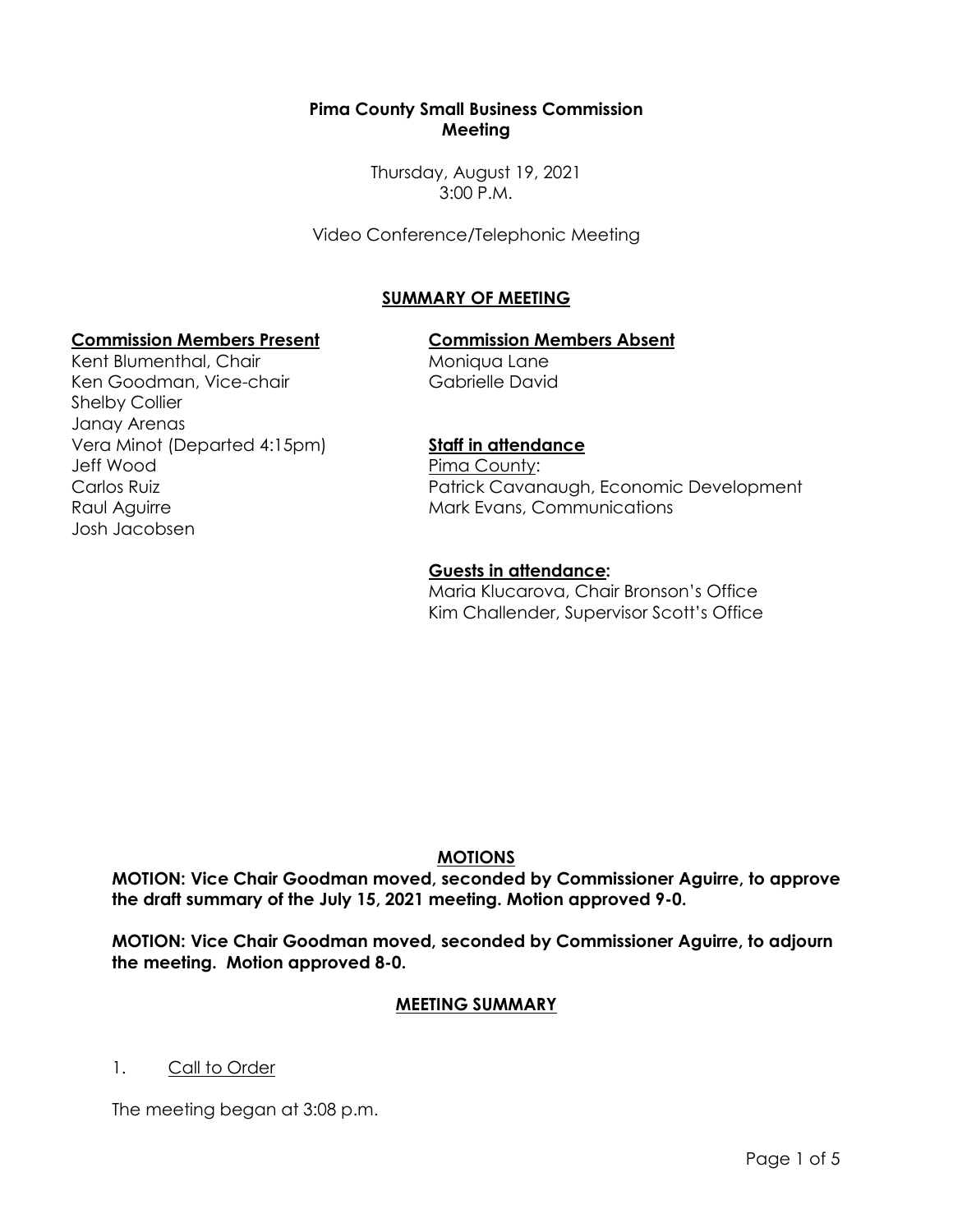# 2. Roll Call

Roll call was conducted by Patrick Cavanaugh. Commission quorum was confirmed.

## 3. Chair's Report (Chair Blumenthal)

Chair Blumenthal reviewed the meeting protocols, provided an overview of the agenda, and introduced Mr. Evans. He also discussed letters and communications between the Commission and Board

## 4. Call to the Public

All of the guests in attendance introduced themselves and greeted the Commission.

## 5. Approval of meeting minutes (Chair Blumenthal)

Vice Chair Goodman moved, seconded by Commissioner Aguirre, to approve the July 15, 2021 meeting summary. Motion approved 9-0.

- 6. Guest: Mark B. Evans, Manager, Pima County Communications Office
	- Mr. Evans provided an overview of the Pima County Communications Department and its work for Pima County Administration.
	- He discussed the departments current work regarding the pandemic, wildfires and other County issues.
	- Mr. Evans stated his department has very limited interaction with Boards, Committees and Commissions except the Small Business Commission awards.
	- Chair Blumenthal asked about the department's contact list for media and the public and Mr. Evans summarized the department's contacts, data and electronic newsletters.
	- Chair Blumenthal stated the Commission bylaws required the Commission to communicate with the small business community and asked for advice and assistance. Mr. Evans responded that the Communications department supports County administration and its departments, not Boards, Committees and Commissions. He noted any assistance beyond a press release or social media posts would require a budget and the Commission does not have a budget. He stated funding from the Economic Development Office for Commission communications would need approval from County Administration.
	- Chair Blumenthal read the bylaws section that relates to facilitating communications with the small business community. Mr. Evans said his understanding was that that the communications with the small business community from the Commission flows in its advisory role to the Board of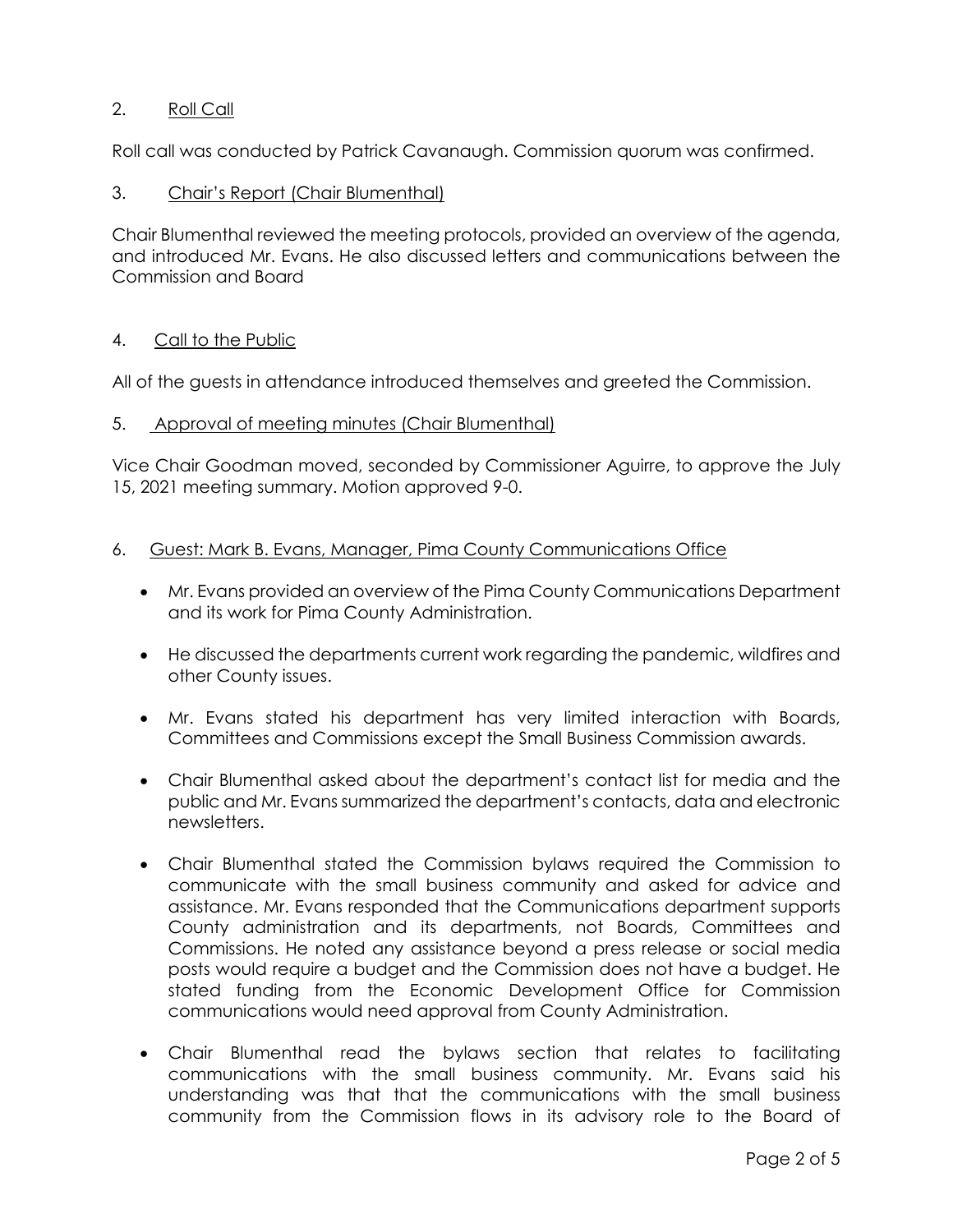Supervisors, not communicating directly to the public as a County department does.

- Commissioner Arenas asked about obtaining a state database of small businesses contact information for Pima County. Mr. Cavanaugh stated he had previously attempted to get this information from the Corporation Commission and state law prevents its release.
- Vice Chair Goodman noted the Commission's work with Communications on the COVID- 19 public service announcements and the small business awards and asked what contact lists and media are used for that. Mr. Evans detailed the resources used.
- A general discussion of marketing the Commission and its awards program occurred.

## 7. Coordinator's report & Updates (Patrick Cavanaugh)

a. Board of Supervisors recent decisions not to implement COVID-19 mask mandates and mandatory vaccinations

Mr. Cavanaugh reported on actions by the Board of Supervisors regarding COVID-19 mitigation.

b. Update on in-person meetings of the Small Business Commission

Mr. Cavanaugh stated the Board of Supervisors will continue to meet remotely but the Clerk of the Board has indicated that Boards, Committees and Commissions may meet in person if specific COVID-19 protocols are adhered to.

c. Pima County Broadband: Strategic Planning Taskforce for Digital Access

Mr. Cavanaugh informed the Commission of his role on the Taskforce and the mission of the initiative which correlates to the Commission's interest in expanding broadband internet for rural small business.

 d. Pima County progress against COVID-19 infections; vaccinations and economic recovery

Mr. Cavanaugh provided the most recent reports from the Pima County Health Department.

e. Pima County funding priorities for federal infrastructure monies (If funding is approved by Congress)

Mr. Cavanaugh noted the Chair placed this item on his report but there was no specific plan for priorities yet because the legislation was still being developed.

f. Status of 2021 Small Business Awards Program Launch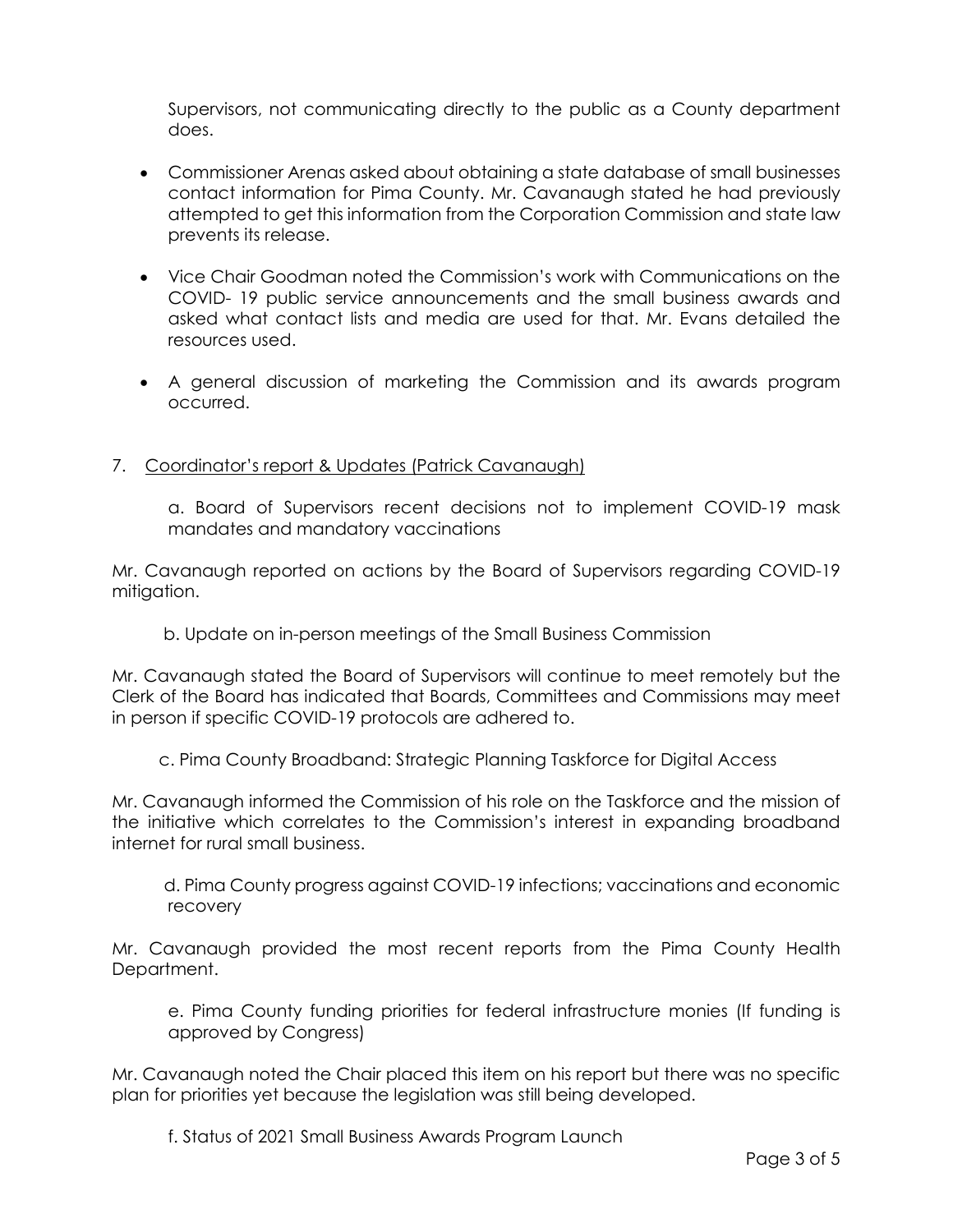Mr. Cavanaugh provided information and he and the Chair will develop more specific dates for the program.

g. Questions from the Commission

There were no further questions from the Commissioners.

8. New Business

a. Commissioners' understanding of present COVID-19 challenges to Pima County Small Businesses

Chair Blumenthal stated no action would be taken but opened discussion on the item.

- Commissioner Woods detailed the COVID-19 precautions in place at his business and the personnel policies developed.
- Vice Chair Goodman asked what the restaurant owners are seeing now that vaccine is more available.
- Commissioner Jacobsen detailed issues for the staff in his restaurants and the resources he provides. He explained his decision not to impose mandates on employees and rely on education instead.
- Mr. Cavanaugh described the recent policy debate by the board of Supervisors regarding County employee vaccine incentives versus County employee vaccine disincentives.

Commissioner Collier explained the positive use of incentives, programs and education for employees in his restaurants.

Commissioner Arenas provided her opinion on vaccines, the pandemic, freedom, privacy and liability.

Commissioner Aguirre responded with his own personal experience with COVID-19, the need to follow science and protect vulnerable and underserved communities and protect employees from the severity of the pandemic - and the need for people to get vaccinated.

b. Small Business Commission Calendar: Upcoming events/meetings (Chair Blumenthal)

The following meetings were discussed:

- Presentation of 2020 Small Business Awards at BOS in-person meeting on Tuesday, September 21, 2021
- SBC Meeting Thursday, September 23, 2021 3pm (In-person meeting)
- SBC Meeting Thursday, October 21, 2021 3pm (In-person meeting)
- SBC Meeting Thursday, November 18, 2021 3pm (Select 2021 SB Awardees)